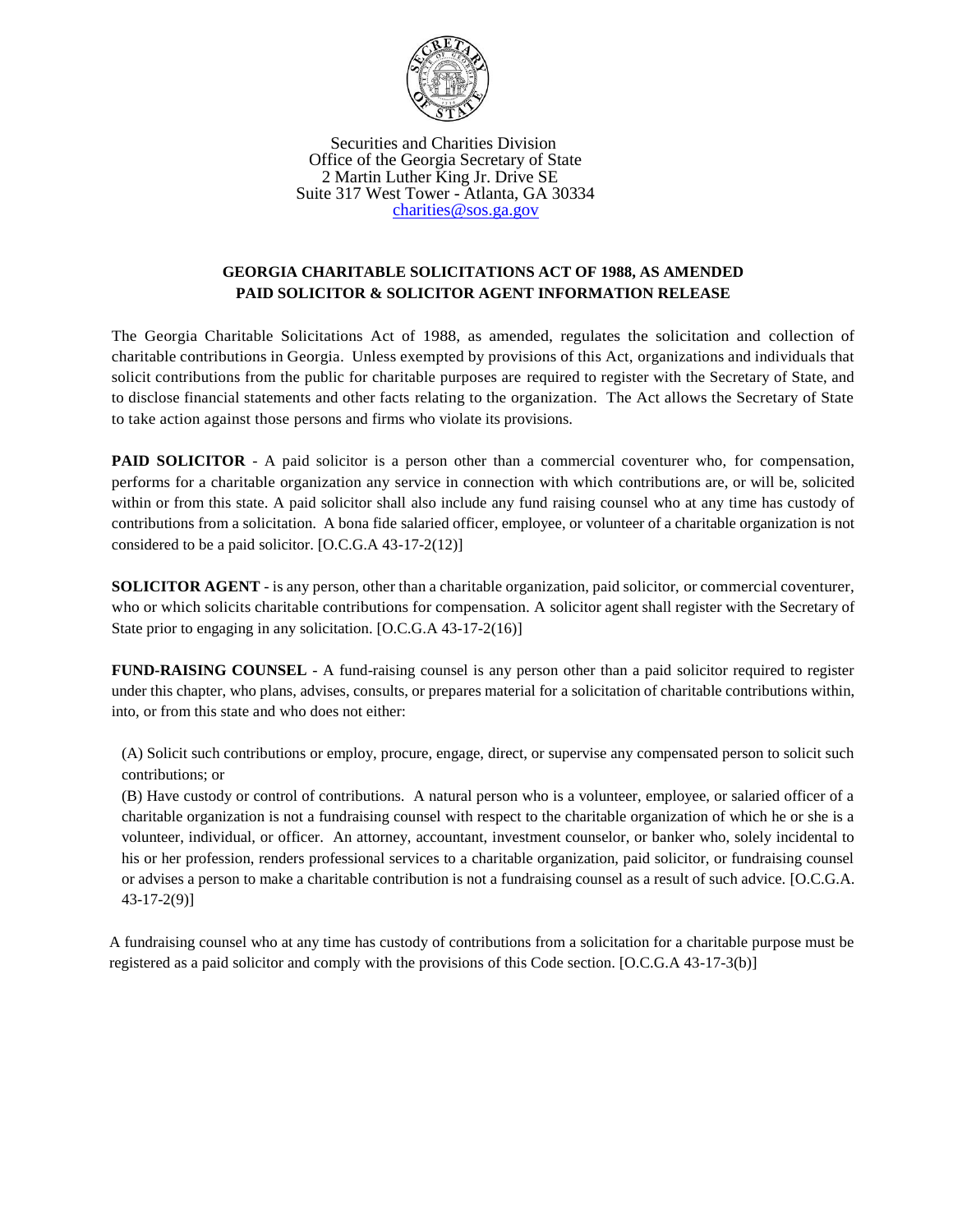**PAID SOLICITOR FILING PROCEDURES** - A paid solicitor must be registered in Georgia before soliciting funds in or from Georgia on behalf of a charitable organization.

- 1. **INITIAL REGISTRATION PAID SOLICITOR** Complete and file form S100 and all attachments. The initial registration fee is \$250.00. The initial registration expires on December 31 of each year and may be renewed for additional one-year periods by filing Form S101, a renewal fee of \$100.00 and if applicable, a current bond and financial statement. [O.C.G.A. 43-17-3]
- 2. **BOND REQUIREMENTS** Paid solicitors which have physical possession or legal control over any contributions that it collects must attach to the paid solicitor application a \$10,000.00 surety bond payable to the State of Georgia. In lieu of a surety bond, the Secretary of State will accept a certificate of deposit or letter of credit evidencing a deposit with a financial institution in the amount of \$10,000.00 payable to the applicant and assigned to the Secretary of State. Such Deposits shall be held for the benefit of all persons to whom the applicant is liable for damages for a period of two years after the applicant's registration has expired or been revoked. The deposit shall be held at the expense of the applicant and shall not be released except upon application to and the written order of the Secretary of State. [O.C.G.A. 43-17-4]
- 3. **FINANCIAL STATEMENTS** If the paid solicitor will have physical possession or legal control over any contributions collected by it in or from this state on behalf of any charitable organization, the applicant shall attach to the application for registration as a paid solicitor a financial statement for the fiscal year of the applicant which ended within one year prior to the date of filing unless the fiscal year of the applicant has ended within 90 days prior to the date of filing, in which case the financial statement may be dated as of the end of the fiscal year preceding such last fiscal year. Such financial statement shall be prepared in accordance with generally accepted accounting principles. [O.C.G.A. 43-  $17-3(c)(3)$ ]

**INITIAL REGISTRATION SOLICITOR AGENT** - Complete and file form SA-1. The initial registration fee is \$50.00. The initial registration expires on December 31 of each year and may be renewed for additional one-year periods. The renewal fee is \$50.00. [O.C.G.A. 43-17-3.1]

**POINT OF SOLICITATION DISCLOSURE.** Every charitable organization, paid solicitor, or solicitor agent required to be registered under this Code section, at the time of any solicitation that occurs in or from this state, shall include the following disclosures: (1) The name and location of the paid solicitor and solicitor agent, if any; (2) The name and location of the charitable organization for which the solicitation is being made; (3) That the following information will be sent upon request: (A) A full and fair description of the charitable program for which the solicitation campaign is being carried out and, if different, a full and fair description of the programs and activities of the charitable organization on whose behalf the solicitation is being carried out; and (B) A financial statement or summary which shall be consistent with the financial statement required to be filed with the Secretary of State pursuant to Code Section 43-17-5; and (4) If made by a solicitor agent or paid solicitor, that the solicitation is being made by a paid solicitor on behalf of the charitable organization and not by a volunteer and inform the person being solicited that the contract disclosing the financial arrangements between the paid solicitor and the charity is on file with and available from the Secretary of State. [O.C.G.A. 43-17-8]

**RECORDS** - The paid solicitor is required to maintain for three years records of each solicitation campaign. These records must be available to the Secretary of State for inspection. [O.C.G.A. 43-17-3(i)]